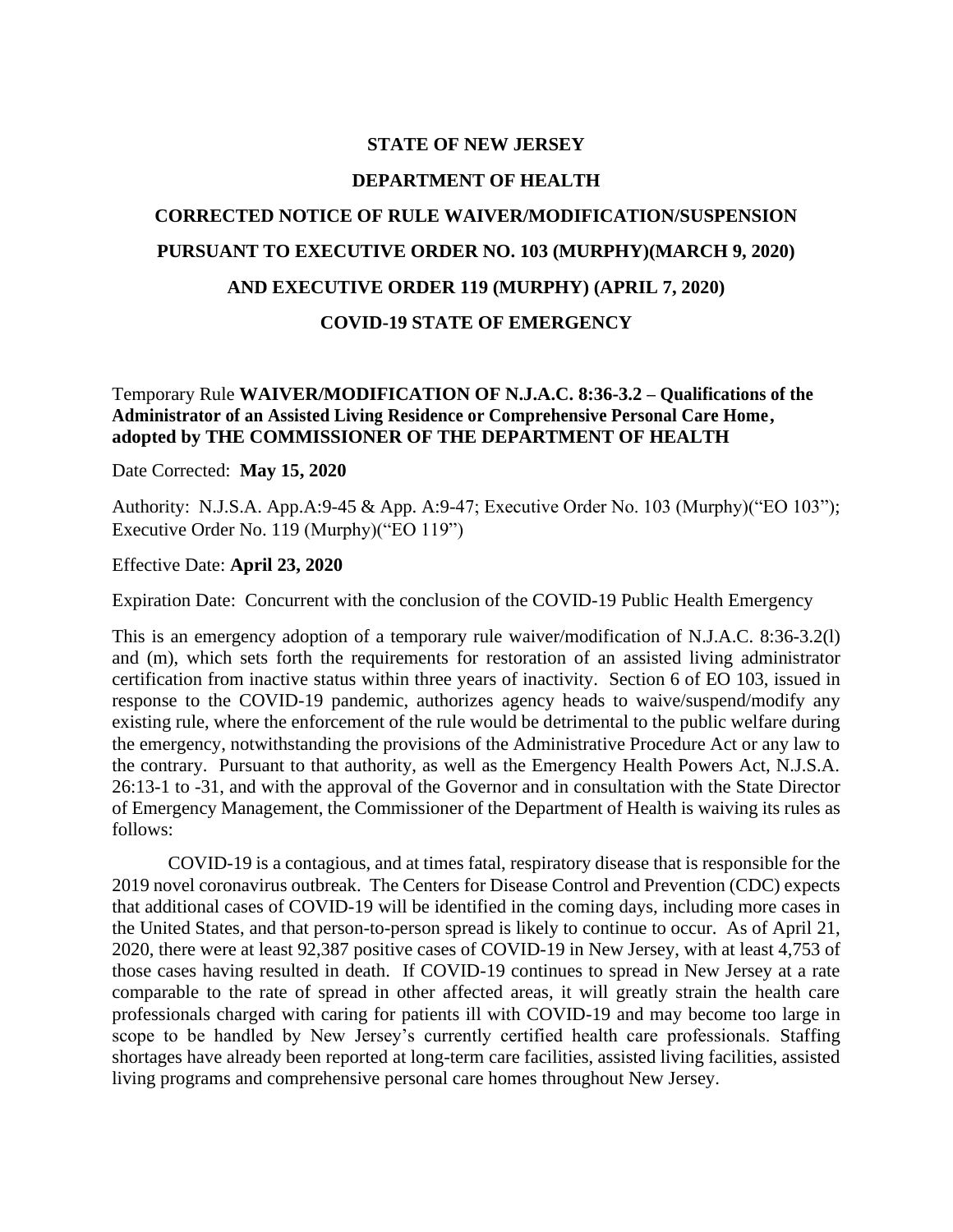Under N.J.A.C. 8:36-3.2(k), an individual may request the restoration of his or her assisted living administrator certification from inactive status within three years of inactivity. To restore the certification, N.J.A.C. 8:36-3.2(l) requires the administrator to complete an assisted living training course consistent with the education requirements identified at N.J.A.C. 8:36-3.2(b) and pay the then-current certification fee. Additionally, under N.J.A.C. 8:36-3.2(m), inactive administrators must also complete 10 hours of continuing education credits for each year in which the certification was inactive in addition to the required 30 hours of continuing education credits for the last completed triennial certification period in which the administrator's certification was active.

This waiver is necessary to ensure that a sufficient number of qualified administrators are available to staff New Jersey's assisted living facilities and comprehensive personal care homes so that the facilities can effectively address the increasing number of both staff and residents being diagnosed with or suspected of having COVID-19. Increasing the number of available qualified administrators will allow assisted living facilities and comprehensive personal care homes to provide their staff with adequate and necessary support and supervision to ensure continuity of operations and provision of quality care.

Pursuant to this temporary rule waiver/modification, individuals whose assisted living administrators certification became inactive within the past three years (April 1, 2017 to April 1, 2020) are eligible to have their certification restored provided: (1) the applicant is not currently under investigation by the Assisted Living Administrators Panel or other State licensing authority; (2) the applicant's certification is not suspended, revoked, or restricted pursuant to N.J.A.C. 8:36- 3.5; and (3) the applicant does not have a criminal history or pending criminal charges per N.J.A.C. 8:43I-4.1 et seq. If an applicant does not fall into one of these disqualification categories, then the applicant may initiate the temporary restoration process by emailing Lesley M. Clelland at Lesely.Clelland@doh.nj.gov. In order to have their certificates restored applicants must:

- 1. Complete the 10-hour Temporary Assisted Living Administrator Program sponsored by Longtree & Associates, LLC;
- 2. Successfully pass a criminal background check required by N.J.A.C. 8:43I-4.1 et seq.; and
- 3. Pay the current Assisted Living Administrator certification fee.

Upon successful completion of these requirements, the Department will issue the applicant a provisional certification. Applicants who successfully restore their certifications will need to provide their name, date of birth, and Social Security number to the Department. The information should be sent within a week of their certification restoration to:

> Lesley M. Clelland, Program Specialist 3 New Jersey Department of Health P.O. Box 358 Trenton, New Jersey 08625-0358

This temporary rule waiver/modification, as well as any provisional certifications issued thereunder, will expire forty-five (45) days after the end of the Public Health Emergency declared by Governor Philip D. Murphy in Executive Order Nos. 103 and EO 119. After the provisional certifications issued under this temporary rule waiver/modification have expired, individuals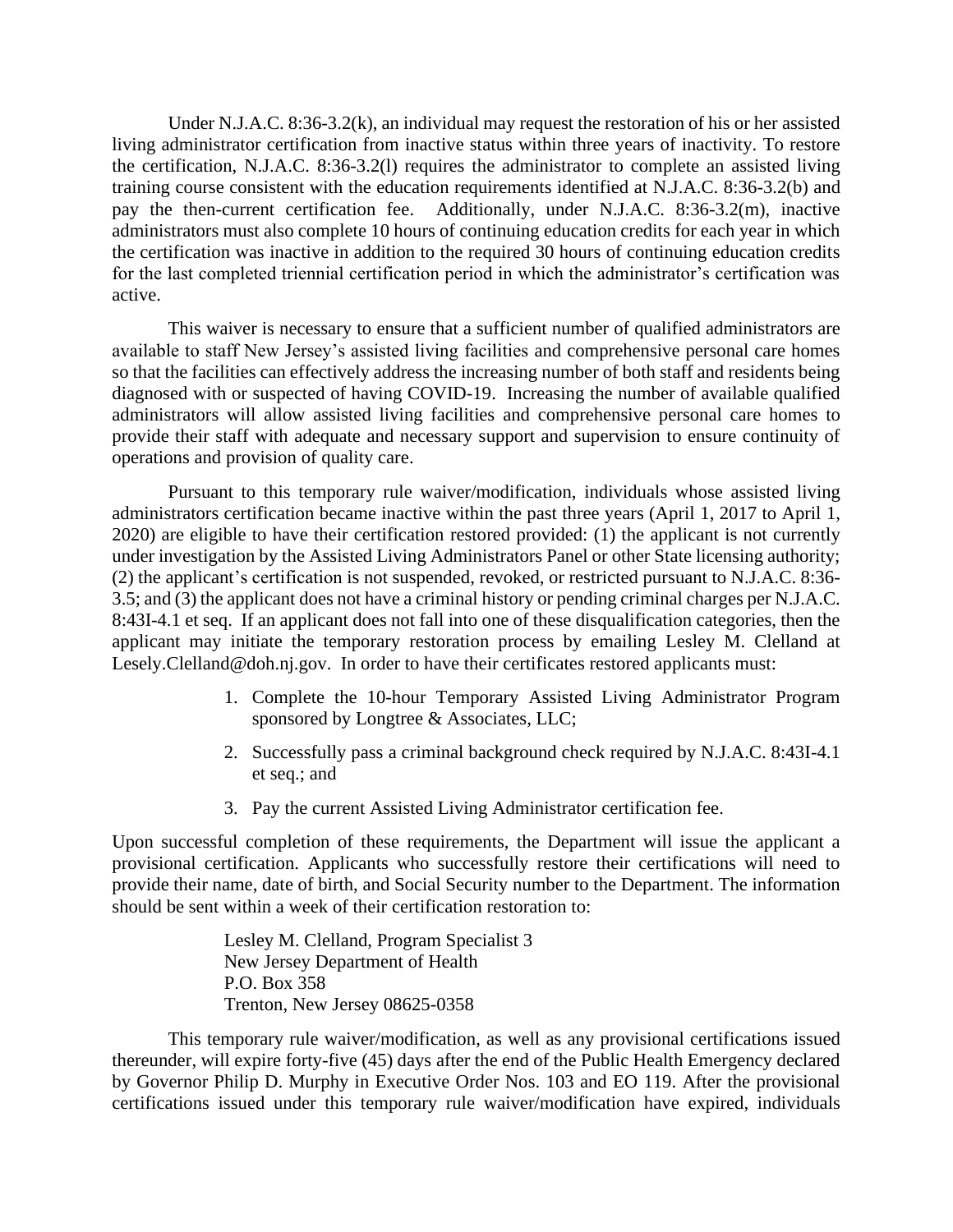whose assisted living administrator certifications have expired will no longer be permitted to function as certified assisted living administrators. Individuals wishing to obtain a full certification as an Assisted Living Administrator will be required to successfully complete the full requirements for inactive certifications set out at N.J.A.C. 8:36-3.2.

Full Text of the affected regulations follows, with additional terms and conditions indicated in boldface:

## **8:36-3.2 Qualifications of the administrator of an assisted living residence or comprehensive personal care home**

(l) An individual requesting restoration of his or her certification from inactive status within three years of inactivity shall be required to pay the then-current certification fee and comply with the education requirements identified at (b) above.

(m) The applicant shall be required to complete 10 hours of continuing education credit for each year in which the certification was inactive in addition to the required 30 hours of continuing education for the last completed triennial certification period in which the applicant's certification was active.

(n) An administrator whose certification is in an inactive status and who subsequently fails to meet the requirements identified at (j) through (m) above shall be required to apply in writing for restoration of certification under the requirements as determined by the Certification Program on an individual basis and as provided for in these rules

**(o) Notwithstanding the above provisions, during the period of the COVID-19 Public Health Emergency, individuals whose Assisted Living Administrator certification became inactive within the past three years (April 1, 2017 to April 1, 2020) are eligible for restoration under the following conditions:**

- **1. An applicant is DISQUALIFIED from the restoration process if: (1) the applicant is currently under investigation by the Assisted Living Administrators Panel or other State licensing authority; (2) the applicant's certification is suspended, revoked, or restricted pursuant to N.J.A.C. 8:36- 3.5; or (3) the applicant fails a criminal history background check per N.J.A.C. 8:36-3.2(d)(3) and (i)(2).**
- **2. If an applicant qualifies for the restoration process then the applicant must:**
	- **a. Complete the 10-hour Temporary Assisted Living Administrator Program sponsored by Longtree & Associates, LLC;**
	- **b. Successfully pass a criminal background check required by N.J.A.C. 8:43I-4.1 et seq.; and**
	- **c. Pay the current Assisted Living Administrator certification fee.**
- **3. Upon successful completion of the above requirements, the Department will issue the applicant a provisional assisted living administrator certification.**